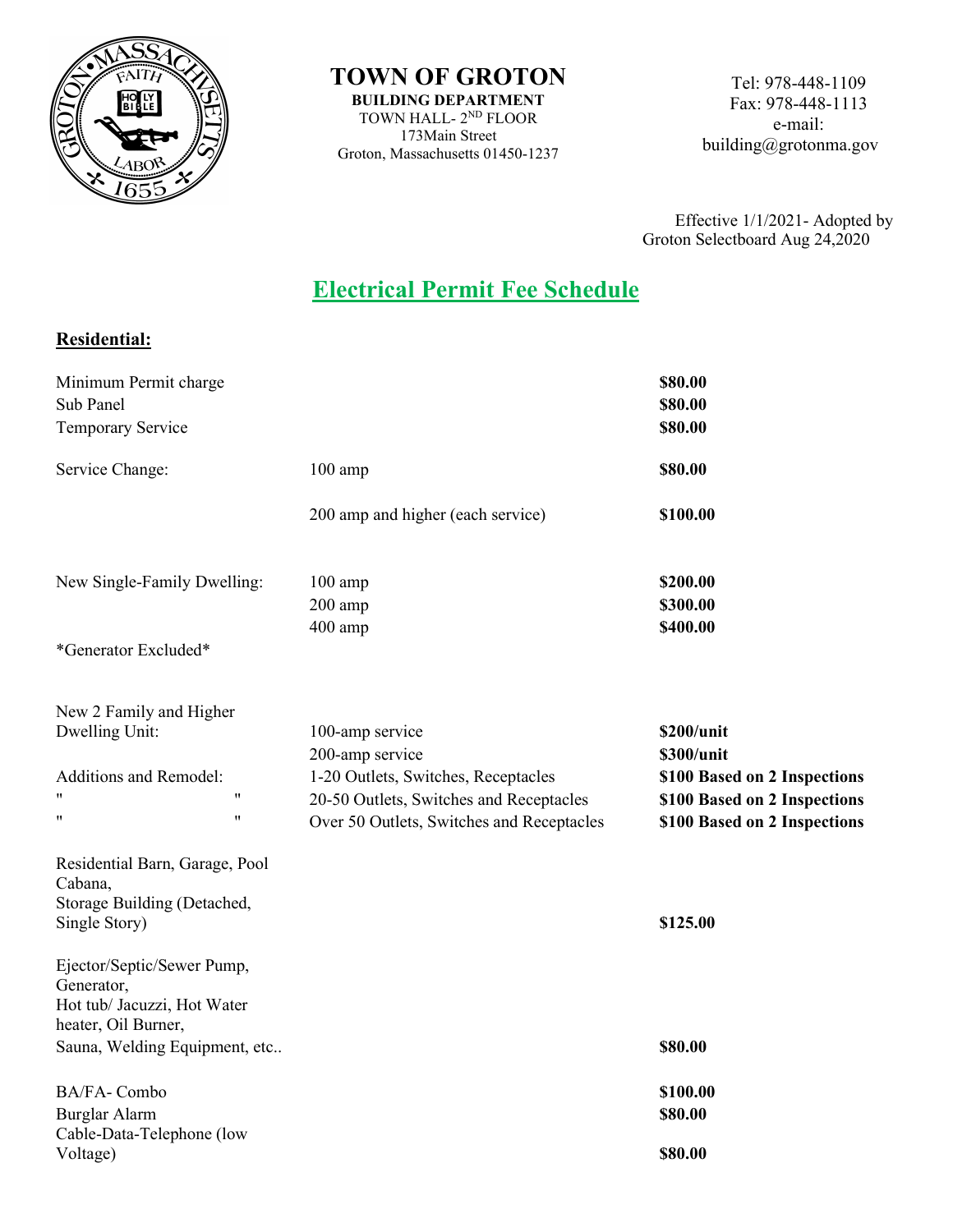| <b>Carbon Monoxide Detectors</b><br>Fire Alarm                                                                                                                                                    | \$80.00<br>\$80.00                                                                       |
|---------------------------------------------------------------------------------------------------------------------------------------------------------------------------------------------------|------------------------------------------------------------------------------------------|
| Central Air Conditioning/Mini<br>Split<br>Above Ground Pools (1<br>Inspection)<br>In-Ground Pools/Outdoor Hot<br>Tub/Saunas (2 Inspections)                                                       | \$80.00<br>\$80.00<br>\$150.00                                                           |
| <b>Additional Inspection Fee</b><br>Re-Inspection Fee                                                                                                                                             | \$60.00<br>\$75.00                                                                       |
| Car Chargers                                                                                                                                                                                      | \$150.00                                                                                 |
| Solar Panels/ Power Packs<br>1 Inspection<br>2 or 3 inspections<br><b>Commercial:/Non-Profit</b>                                                                                                  | \$150.00<br><b>At Inspectors Discretion</b>                                              |
| New Construction/Additions<br>(of Electrical cost value)                                                                                                                                          | $1\%$                                                                                    |
| Minor Renovations/tenant fit-up:<br>1-10 Outlets, Fixtures, Receptacles<br>11-25 Outlets. Fixtures. Receptacles<br>25-50 Outlets, Fixtures, Receptacles<br>Over 50 Outlets, Fixtures, Receptacles | \$75 per Inspection<br>\$75 per Inspection<br>\$75 per Inspection<br>\$75 per Inspection |
| Service:<br>$100 \text{ Amp}$<br>$200$ Amp<br>$400$ Amp<br>600 Amp +Higher                                                                                                                        | \$200.00<br>\$300.00<br>\$400.00<br>\$500.00                                             |
| <b>BA/PA Combos</b><br>Burglar Alarm<br>Cale-Data-Telephone (low-Voltage)<br>Fire Alarm                                                                                                           | \$80 Per Inspection<br>\$80 Per Inspection<br>\$80 Per Inspection<br>\$80 Per Inspection |
| Free Standing Lighting<br>Security Call Box/Station<br>Motor/Generator/Transformer                                                                                                                | <b>Minimum Fee</b><br><b>Minimum Fee</b><br><b>Minimum Fee</b>                           |
| <b>Solar Panels</b>                                                                                                                                                                               | 1% of Electrical Cost                                                                    |
| <b>Additional Inspection Fee</b><br>Minimum Permit Charge<br>Re-Inspection Fee                                                                                                                    | \$80.00<br>\$100.00<br>\$100.00                                                          |